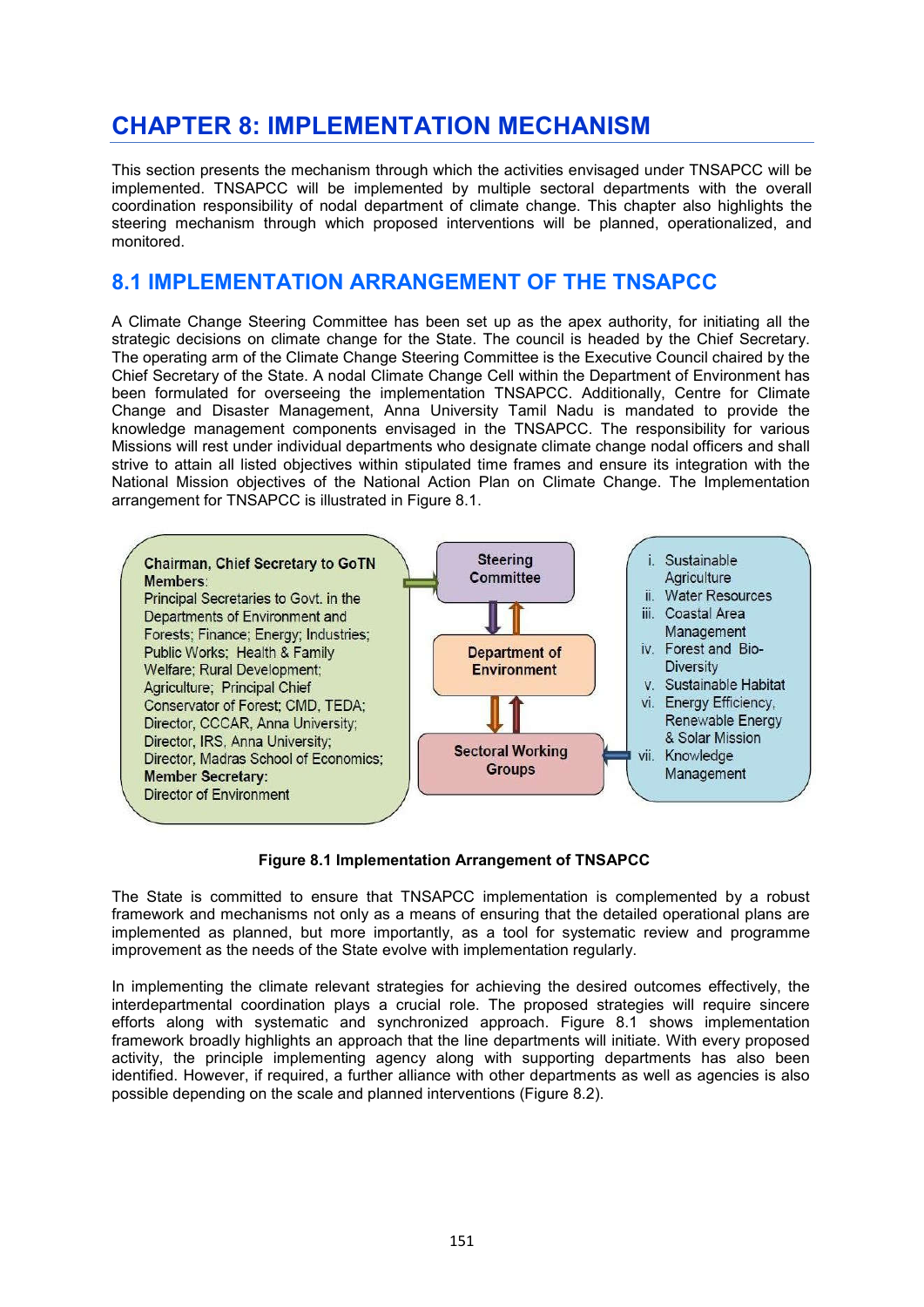

**Figure 8.2: Implementation framework of TNSAPCC**

# **8.2 PROPOSED ACTIVITIES & IMPLEMENTING AGENCIES**

Addressing the challenges of climate change requires integrative thinking. For example, anticipated changes in water availability driven by climate change will spill over to decisions about urban development, agriculture, and forest and broader land use considerations. To address these linkages, different sectoral perspectives and priorities need to be brought into conversation with the climate science. Hence, climate change needs to be mainstreamed within existing departments by pointing out the activities that are cross-departmental in each of the seven sectors listed in TNSAPCC. Strategies along with their implementation agencies for all the sectors have been listed in the tables below:

# **a. State Mission on Agriculture**

In the agriculture sector, six activities are solely implemented by Department of Agriculture (DoA), six activities are solely implemented by Tamil Nadu Agricultural University (TNAU), three activities are solely implemented by Department of fisheries, two activities are solely implemented by Department of Animal Husbandry (DoAH), one activity is solely implemented by SDMA and one activity is solely implemented by Department of Horticulture (DoH).Rest of the activities enlisted in Table 8.1 are cross departmental.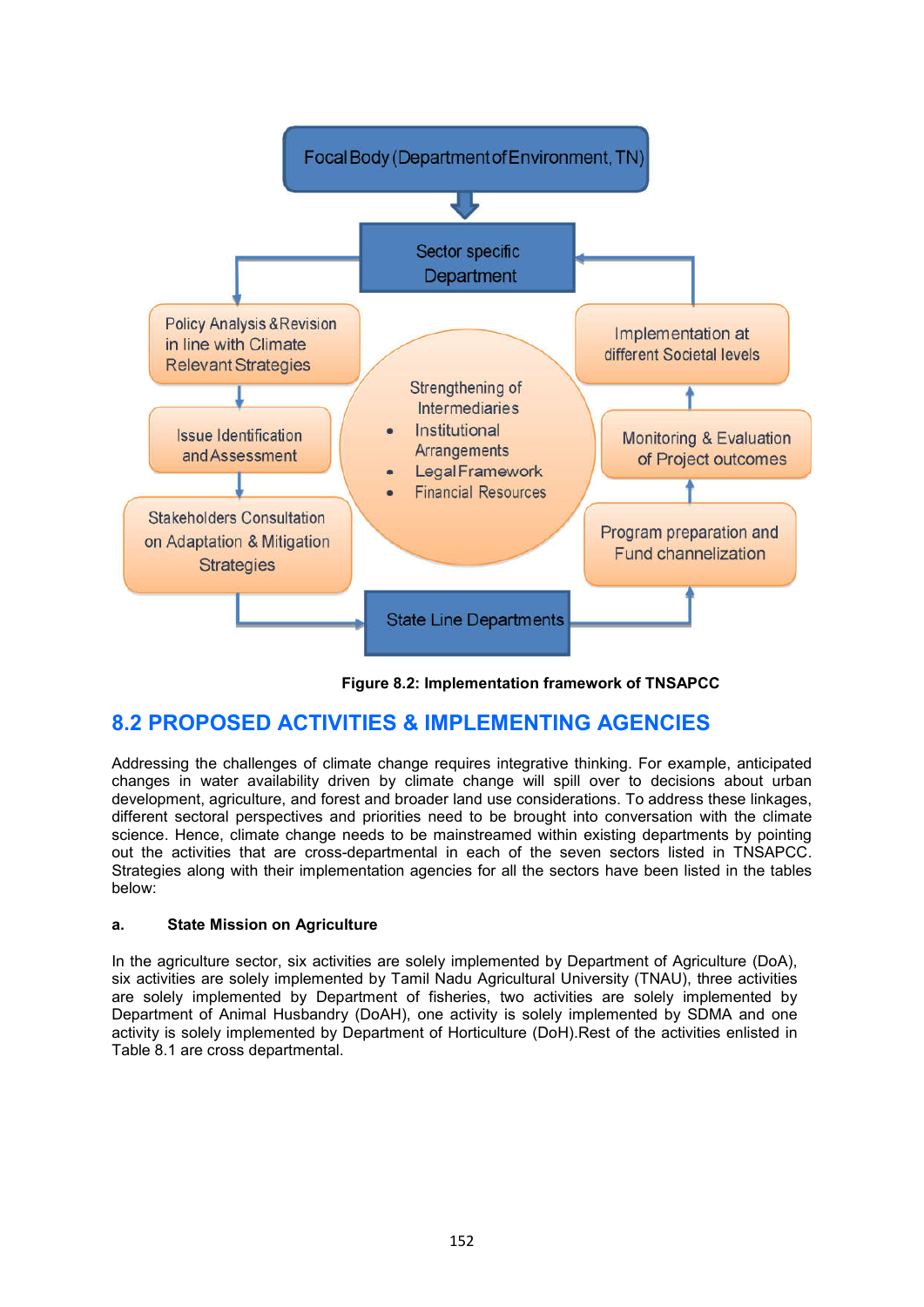# **Table 8.1: State's priorities under State Mission on Agriculture**

| <b>Code</b>  | <b>Strategy</b>                                                                                                                                                                                                                                                                     | Implementing<br><b>Agency</b>                                                       |
|--------------|-------------------------------------------------------------------------------------------------------------------------------------------------------------------------------------------------------------------------------------------------------------------------------------|-------------------------------------------------------------------------------------|
| <b>AG/5</b>  | Extension strategies to popularize climate resilient management<br>practices to mitigate extreme weather events                                                                                                                                                                     | KVK/DoA                                                                             |
| <b>AG/7</b>  | Climate proofing with Integrated Farming Systems: Popularizing the<br>Integrated Farming System for wider adoption                                                                                                                                                                  | TNAU / DoA /<br>Veterinary Dept.                                                    |
| <b>AG/8</b>  | Recharging the aquifers using the abandoned open wells and<br>defunct bore wells and artificial recharge shaft                                                                                                                                                                      | Dept. of Water<br>Resources/ AED                                                    |
| AG/9         | Constructions of sub-surface dykes                                                                                                                                                                                                                                                  | TWAD/AED / Dept. of<br><b>Water Resources</b>                                       |
| <b>AG/10</b> | Diversion of excess flood water at upper reaches to water deficit<br>areas                                                                                                                                                                                                          | Dept. of Water<br>Resources/ AED                                                    |
| <b>AG/11</b> | Deep ploughing to break sub surface hard pan to increase infiltration<br>efficiency and improve ground water quality and check sea water<br>incursion                                                                                                                               | AED/DoA                                                                             |
| <b>AG/13</b> | Promote minimum/no tillage during fallow period, compartmental<br>bunding, contour farming, deep ploughing, mulching for all crops<br>besides conducting awareness programmes and training                                                                                          | AED/DoA/KVK/NGOs                                                                    |
| <b>AG/15</b> | Bringing fallow land and degraded land back to cultivation through<br>Integrated wasteland development Programme                                                                                                                                                                    | DoA/DoF                                                                             |
| <b>AG/16</b> | Organic farming including horticultural crops                                                                                                                                                                                                                                       | DoA / Dept. of Hort.<br>And plantation crops<br>/ Dept. of organic<br>certification |
| <b>AG/18</b> | Increase the use of Micro Irrigation technology Viz., drip, Sprinkler,<br>Rain gun, Mobile Sprinkler in dry land, Garden land and Horticultural<br>farming system                                                                                                                   | DoA/DoH/AED                                                                         |
| <b>AG/19</b> | Strengthening existing water harvesting structures and repairing and<br>replacing the shutters in the irrigation tanks and drainage channels                                                                                                                                        | Dept. of Water<br>Resources/ AED                                                    |
| <b>AG/20</b> | Creation of additional farm ponds to capture the runoff water and<br>utilise the harvested water to critical stages of crop growth and to<br>recharge the aquifers to improve the quality of irrigation water                                                                       | Dept. of Water<br>Resources/ AED                                                    |
| <b>AG/21</b> | Ensuring the livelihood of the farmers in non- delta districts having<br>surface irrigation potential with piped irrigation network by providing<br>collection wells at regulating structures to increase the cropping<br>intensity with assured yield and employment opportunities | Dept. of Water<br>resources / Dept. of<br>Agri. / Dept. of<br>Human resources       |
| AG/23        | Establishment of network of seed banks, food banks and cold<br>storage to ensure supply at times of contingencies                                                                                                                                                                   | TNAU / DoA.                                                                         |
| <b>AG/24</b> | GIS based village mapping for agro management system to<br>enhance input use efficiency and overcome effect of climate change<br>and increase farm productivity including horticulture crops                                                                                        | TNAU / Dept. of Hort.<br>And plantation crops<br>/ DoA                              |
| <b>AG/25</b> | Integrated voice message on weather based agro advisories, market<br>demand &price forecasting                                                                                                                                                                                      | TNAU / DoA / Dept.<br>of marketing / KVK /<br><b>NGOs</b>                           |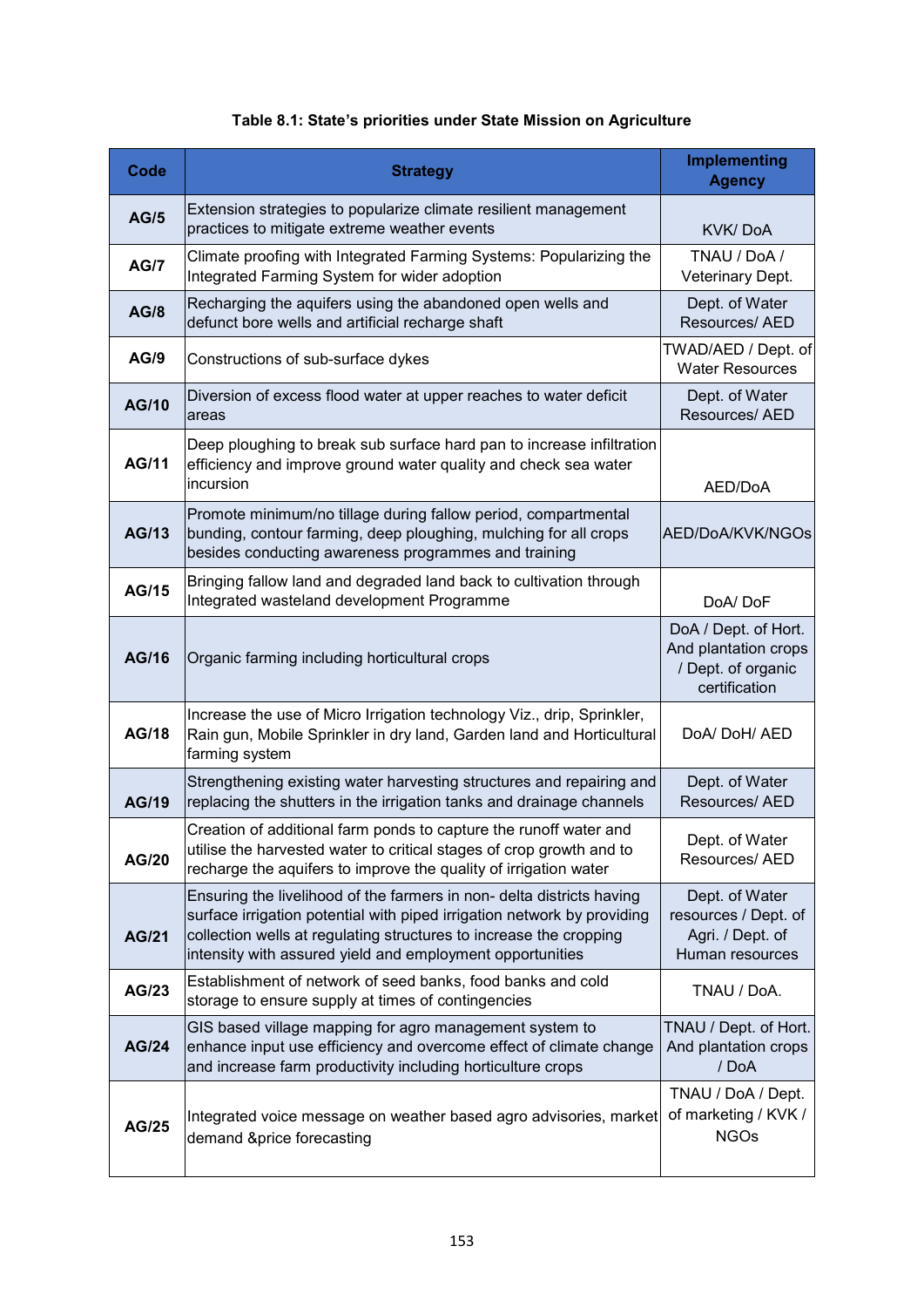| Code           | <b>Strategy</b>                                                                                                                                                                                                                                                | <b>Implementing</b><br><b>Agency</b>                       |
|----------------|----------------------------------------------------------------------------------------------------------------------------------------------------------------------------------------------------------------------------------------------------------------|------------------------------------------------------------|
| <b>AG/28</b>   | Research project on comprehensive crop insurance products that<br>would cover increasing extreme events                                                                                                                                                        | TNAU, DoA                                                  |
| <b>AG/29</b>   | Development of vegetative shield for east coastal region against<br>wind, cyclones, etc. Management and conservation of vegetative<br>shield                                                                                                                   | TNAU / Dept.<br>Environment / SDMA                         |
| AG/30          | Development of technology for improving inland fishing; new breeds;<br>Popularization of technology.                                                                                                                                                           | TNJFU / Dept. of<br><b>Fisheries</b>                       |
| AG/31          | Increasing fish production and fish farming area for rural livelihood<br>through Inland Fisheries<br>Reservoir fisheries development, fish culture in pens and cages,<br>establishment of hatcheries                                                           | Dept. of Fisheries /<br><b>DFFDA</b>                       |
| <b>AG/34</b>   | To increase per hectare production and encourage new species<br>advocating Culture of SPF Littopenaeus vannamei                                                                                                                                                | TNJFU / Dept. of<br><b>Fisheries</b>                       |
| AG/36          | Ensure year-round feed and fodder availability                                                                                                                                                                                                                 | TNAU/DOAH,<br>TANUVAs, Dept. of<br>Agri., TCMPF            |
| <b>AG/37</b>   | Ensure adequate animal housing and dedicated ponds for bathing in<br>villages to protect livestock from extreme heat                                                                                                                                           | Dept. of Animal<br>Husbandry / Dept. of<br>water resources |
| AG/38          | Intensify Disease surveillance and develop forecasting of disease<br>outbreaks for short& long term                                                                                                                                                            | DoAH, TANUVAS                                              |
| <b>AG/39</b>   | Promote breeding with indigenous varieties to improve resilience to<br>climate change                                                                                                                                                                          | DoAH, SEVA,<br>TNLDA, TANUVAS,<br><b>TCMPF</b>             |
| <b>AG/40</b>   | Promote dairy development by training women in villages on animal<br>care, animal disease reporting, and nutrition for optimising milk<br>production at household level of small and marginal farmers and<br>enabling them to participate in milk cooperatives | Dept. of Animal<br>Husbandry and dairy                     |
| <b>AG/N/1</b>  | Development of nutritionally enhanced climate resilient premium<br>quality rice varieties                                                                                                                                                                      | <b>TNAU/DoA</b>                                            |
| <b>AG/N/2</b>  | Enhancing maize productivity by identification and popularization of<br>agro techniques                                                                                                                                                                        | <b>TNAU/DoA</b>                                            |
| <b>AG/N/3</b>  | Revitalization of millets for nutritional security and enhanced<br>productivity                                                                                                                                                                                | TNAU/DoA                                                   |
| AG/N/4         | Enhancing pulses production in delta and non-delta districts                                                                                                                                                                                                   | TNAU/DoA                                                   |
| <b>AG/N/5</b>  | Special package for increasing the productivity of cotton                                                                                                                                                                                                      | TNAU/DoA                                                   |
| <b>AG/N/6</b>  | Special package for increasing the productivity of sugarcane -<br>Sustainable Sugarcane Initiative                                                                                                                                                             | TNAU/DoA                                                   |
| <b>AG/N/13</b> | Development of contingency plans for extreme weather events and<br>implanting onthe ground                                                                                                                                                                     | TNAU/DoA                                                   |
|                | AG/N/14 Solar driers and water pumping system for irrigation                                                                                                                                                                                                   | Dept. of Water<br>Resources/ AED                           |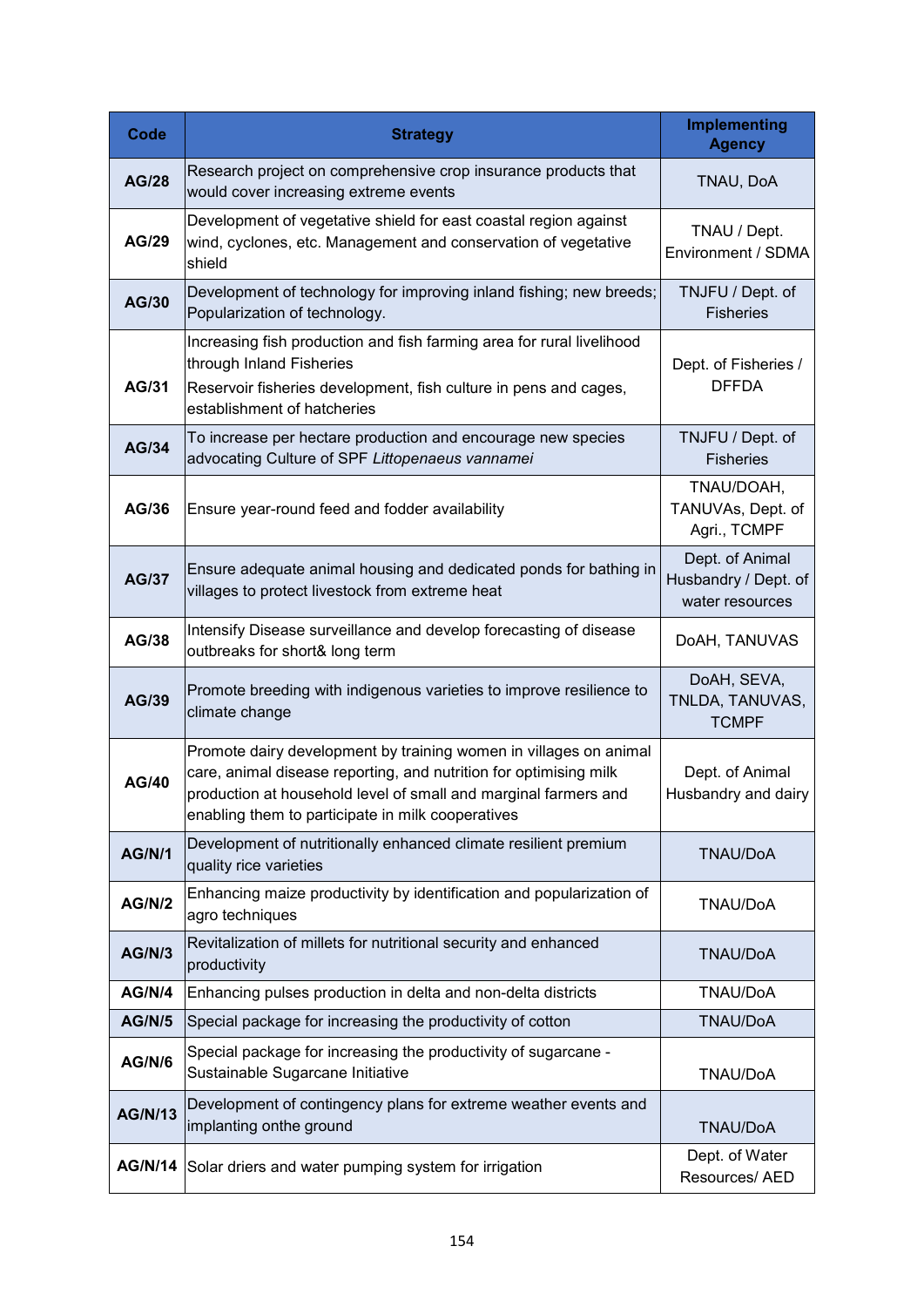# **b. State Mission on Water**

In the Water Sector, two activities are solely implemented by PWD. Rest of the activities enlisted in Table 8.2 is cross departmental

| Code           | <b>Strategy</b>                                                                                                                                                                            | <b>Implementing Agency</b>                                                                                                                |
|----------------|--------------------------------------------------------------------------------------------------------------------------------------------------------------------------------------------|-------------------------------------------------------------------------------------------------------------------------------------------|
| WR/N/1         | Climate change adaptation programme in Cauvery Delta                                                                                                                                       | PWD, TNAU                                                                                                                                 |
| WR/N/3         | Irrigated Agriculture Modernisation and Water- Bodies<br>Restoration and Management (IAMWARM)<br>Project                                                                                   | Agriculture, Horticulture,<br>Agricultural Engineering, Agri-<br>Marketing Board,<br>Animal Husbandry, Fisheries<br>and TNAU and WRD, PWD |
| <b>WR/N/5</b>  | Desilting of Dams and Water Bodies - Desilting of Vaigai,<br>Pechipparai, Mettur, Amaravathy Reservoirs and<br>Srivaikundam Anicut for increasing the area<br>under irrigation             | WRD, PWD                                                                                                                                  |
| <b>WR/N/6</b>  | Desilting of Parappalar Reservoir to increase the<br>command area                                                                                                                          | WRD, PWD                                                                                                                                  |
| <b>WR/N/7</b>  | Desilting of Veeranam tank for providing drinking water to<br>Chennai and surrounding area                                                                                                 | WRD, PWD                                                                                                                                  |
| <b>WR/N/8</b>  | Dam Rehabilitation and Improvement Project (DRIP)                                                                                                                                          | WRD, PWD                                                                                                                                  |
| <b>WR/N/9</b>  | Increasing water use efficiency                                                                                                                                                            | <b>WRD and DoA</b>                                                                                                                        |
| <b>WR/N/10</b> | Capacity building to various stakeholder including<br>Officials, Irrigation engineers, field level staff on<br>maintenance of irrigation system and increasing the water<br>use efficiency | TNAU, IMTI                                                                                                                                |

# **Table 8.2: State's priorities under State Mission on Water**

#### **c. State Mission on Forest**

In the Forest Sector, nine activities are solely implemented by Forest Department, 1 activity\is solely implemented by Department of Environment and 1 activity is solely implemented by Horticulture Department. Rest of the activities enlisted in Table 8.3 is cross departmental.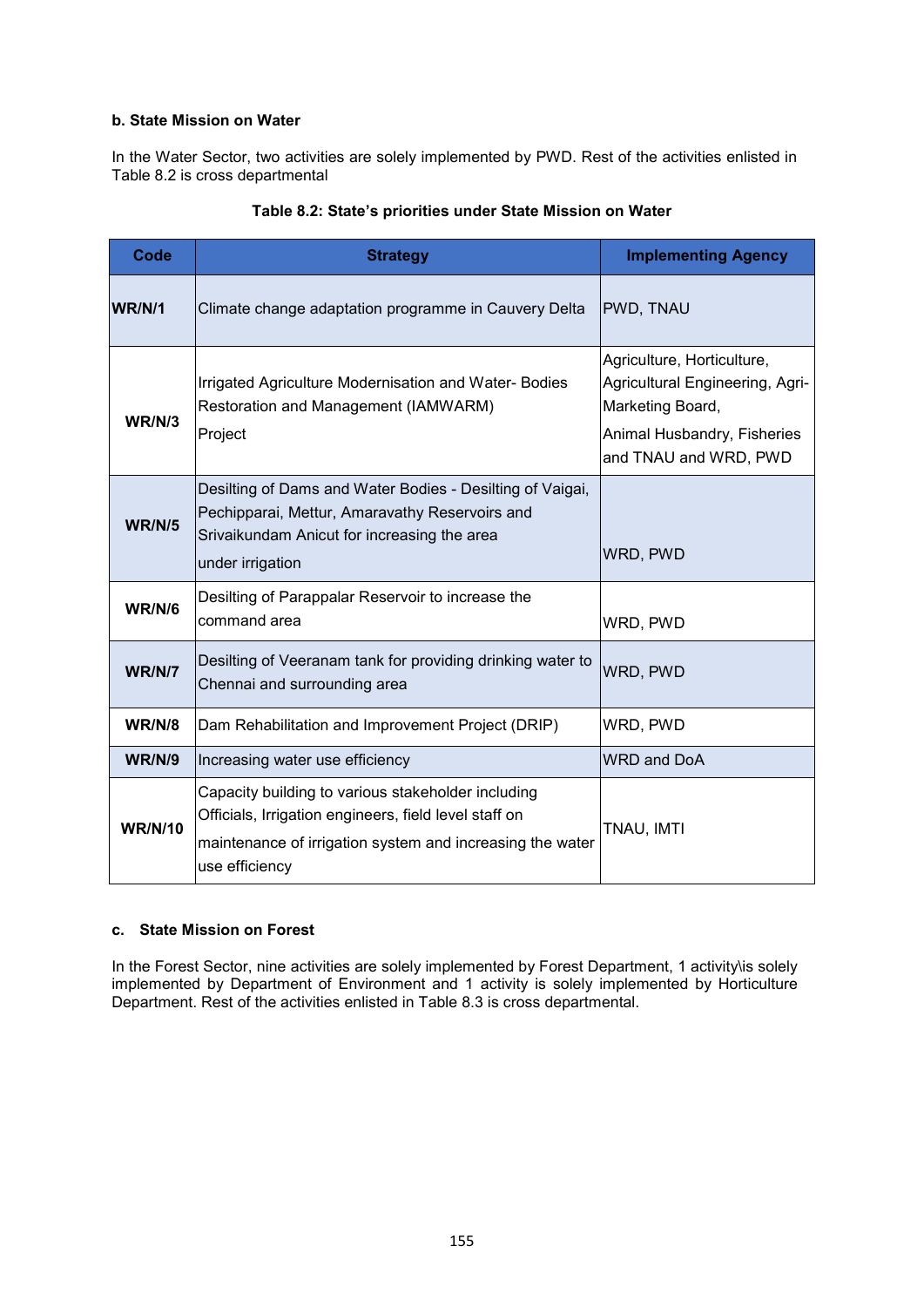|  | Table 8.3: State's prioritises under State Mission on Forest |
|--|--------------------------------------------------------------|
|--|--------------------------------------------------------------|

| <b>Code</b>    | <b>Strategy</b>                                                                                                                         | <b>Implementing Agency</b>                                                           |  |
|----------------|-----------------------------------------------------------------------------------------------------------------------------------------|--------------------------------------------------------------------------------------|--|
| <b>FR/14</b>   | Establishment of biodiversity corridors                                                                                                 | <b>Forest Department, Biodiversity</b><br>Authority of Tamil Nadu, Forest<br>College |  |
| <b>FR/19</b>   | Mapping of floral and faunal biodiversity in State at a<br>high spatial resolution incorporating GPS coordinates<br>and on GIS platform | Forest Department, Biodiversity<br>Authority of Tamil Nadu, Forest<br>College        |  |
| <b>FR/26</b>   | Large scale field testing of different forest species for<br>lower strata diversification in different agro-climatic<br>Zones           | Forest Department, Dept. of<br>Environment                                           |  |
| <b>FR/32</b>   | Estimating mitigation potential of forest in Tamil Nadu                                                                                 | <b>TNAU, Forest Department</b>                                                       |  |
| <b>FR/39</b>   | Capacity building through seminars and trainings for<br>scientists and researchers to meet the challenges of<br>climate change          | TNAU, Forest Department                                                              |  |
| <b>FR/N/2</b>  | Increasing the green cover outside the forest area:<br>Plantations in urban areas, industrial sites and<br>recreational forestry        | Forest and Agri Department                                                           |  |
| <b>FR/N/3</b>  | Promotion of private social forestry, plantation in<br>farmlands and current fallow, agro-forestry and<br>shelterbelt plantation        | Forest and Agri Department                                                           |  |
| <b>FR/N/10</b> | Eco restoration and conservation of Pallikaranai<br>Marshland                                                                           | Forest Department, Dept. of<br>Environment                                           |  |
| <b>FR/N/11</b> | Conservation and management of Mangroves                                                                                                | Forest Department, Dept. of<br>Environment                                           |  |
| <b>FR/N/12</b> | Gulf of Mannar Biosphere Reserve protection                                                                                             | Forest Department, Dept. of<br>Environment                                           |  |
| <b>FR/N/14</b> | <b>Enrichment of Non-Timber Forest Product Resources</b><br>in Forest Areas                                                             | <b>Forest Department, TBGP</b>                                                       |  |
| <b>FR/N/16</b> | Drought relief measures                                                                                                                 | Forest Department, JOINT<br>forest Management Group                                  |  |
| <b>FR/N/17</b> | Creation of fodder resources and improvement of<br>wildlife habitats                                                                    | TNAU, Forest Department                                                              |  |
| <b>FR/N/18</b> | Awareness creation and capacity building on forest fire TNAU, Forest Department,<br>control as well as escaping from the forest fires   | Dept. of Environment                                                                 |  |
| <b>FR/N/19</b> | Sustainability of afforestation activities using carbon<br>financing options like REDD+                                                 | TNAU, Forest Department                                                              |  |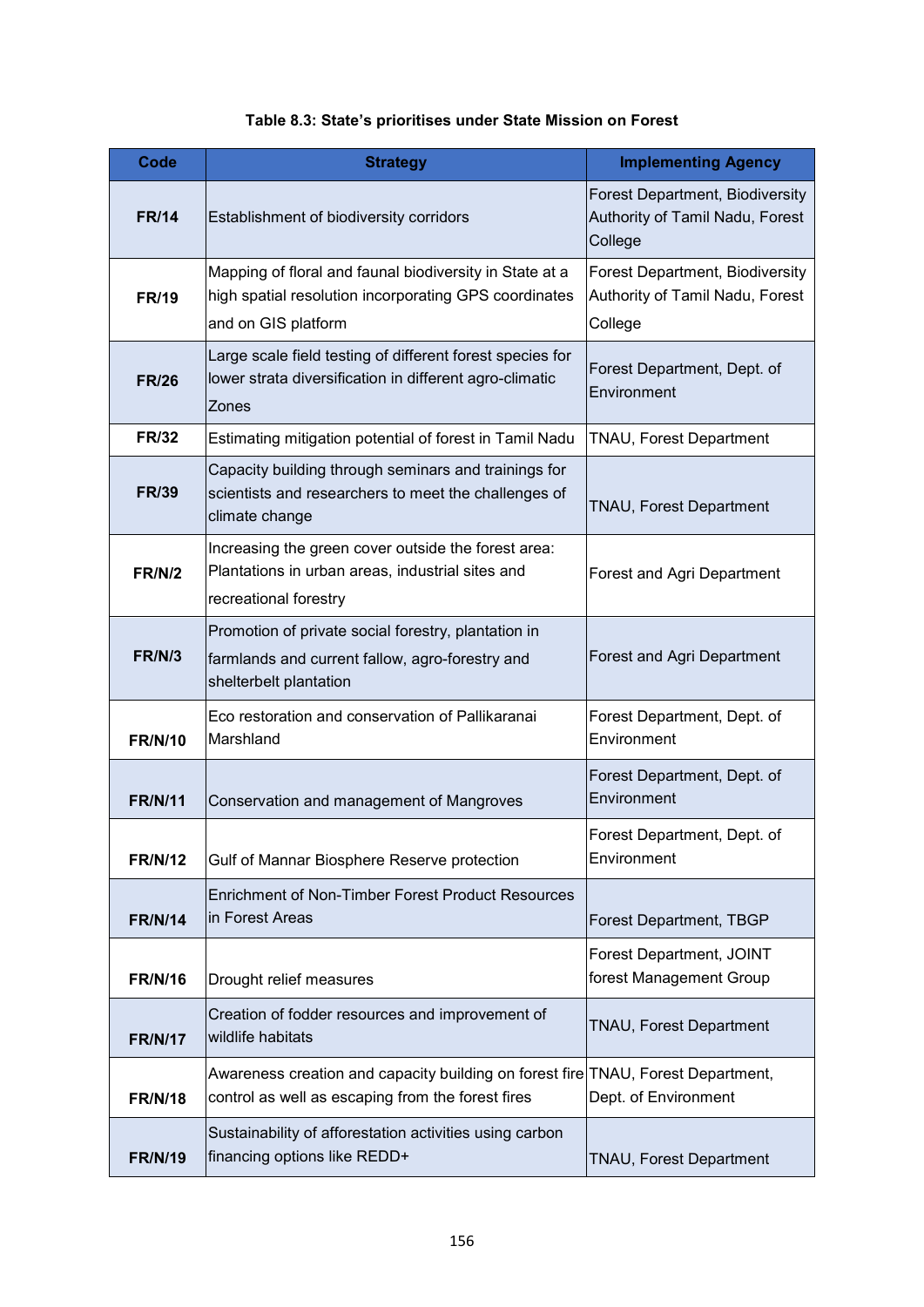| Code           | <b>Strategy</b>                                                                                                                                                            | <b>Implementing Agency</b>                       |
|----------------|----------------------------------------------------------------------------------------------------------------------------------------------------------------------------|--------------------------------------------------|
| <b>FR/N/20</b> | Impact of climate change on coral reefs and<br>associated biodiversity                                                                                                     | TNAU, Forest Department,<br>Dept. of Environment |
| <b>FR/N/21</b> | Capacity building programmes to JFM groups,<br>Farmers in fringe villages, NTFP collectors, Forest<br>officials and other stakeholders on sustainable forest<br>Management | TNAU, Forest Department,<br>Dept. of Environment |
| <b>FR/N/22</b> | Eco restoration and conservation of wetlands                                                                                                                               | Forest Department, Dept. of<br>Environment       |
| <b>FR/N/23</b> | Community wasteland development programme                                                                                                                                  | Forest Department, Dept. of<br>Environment       |
| <b>FR/N/24</b> | Development of wildlife sanctuaries                                                                                                                                        | Forest Department, Dept. of<br>Environment       |
| <b>FR/N/25</b> | Establishment of advanced institute of wildlife<br>conservation and tribal welfare school                                                                                  | Forest Department, Dept. of<br>Environment       |
| <b>FR/N/26</b> | Forest communication - Roads                                                                                                                                               | Forest Department, Dept. of<br>Environment       |
| <b>FR/N/27</b> | Project elephant                                                                                                                                                           | Forest Department, Dept. of<br>Environment       |
| <b>FR/N/28</b> | Project tiger                                                                                                                                                              | Forest Department, Dept. of<br>Environment       |
| <b>FR/N/29</b> | Water conservation and canopy improvement                                                                                                                                  | Forest Department, Dept. of<br>Environment       |
| <b>FR/N/30</b> | Women empowerment and medicinal plants                                                                                                                                     | Forest Department, Dept. of<br>Environment       |

# **d. State Mission on Strategic Knowledge**

In the Strategic Knowledge Management Sector, 5 activities are solely implemented by Department of Horticulture, 3 activities are solely implemented by Department of Environment, 2 activities are solely implemented by SDMRI and 1 activity is solely implemented by DHAN Foundation. Rest of the activities enlisted in Table 8.4 is cross departmental.

| Table 8.4: State's prioritises under State Mission on Strategic Knowledge |
|---------------------------------------------------------------------------|
|---------------------------------------------------------------------------|

| Code           | <b>Strategy</b>                                                                                       | <b>Implementing</b><br><b>Agency</b>              |
|----------------|-------------------------------------------------------------------------------------------------------|---------------------------------------------------|
| <b>KM/N/11</b> | Agro-advisory to farmers using NICE platform to adapt Climate Change Administration<br>lin Tamil Nadu | DHAN Foundation<br>and District<br>Tiruvannamalai |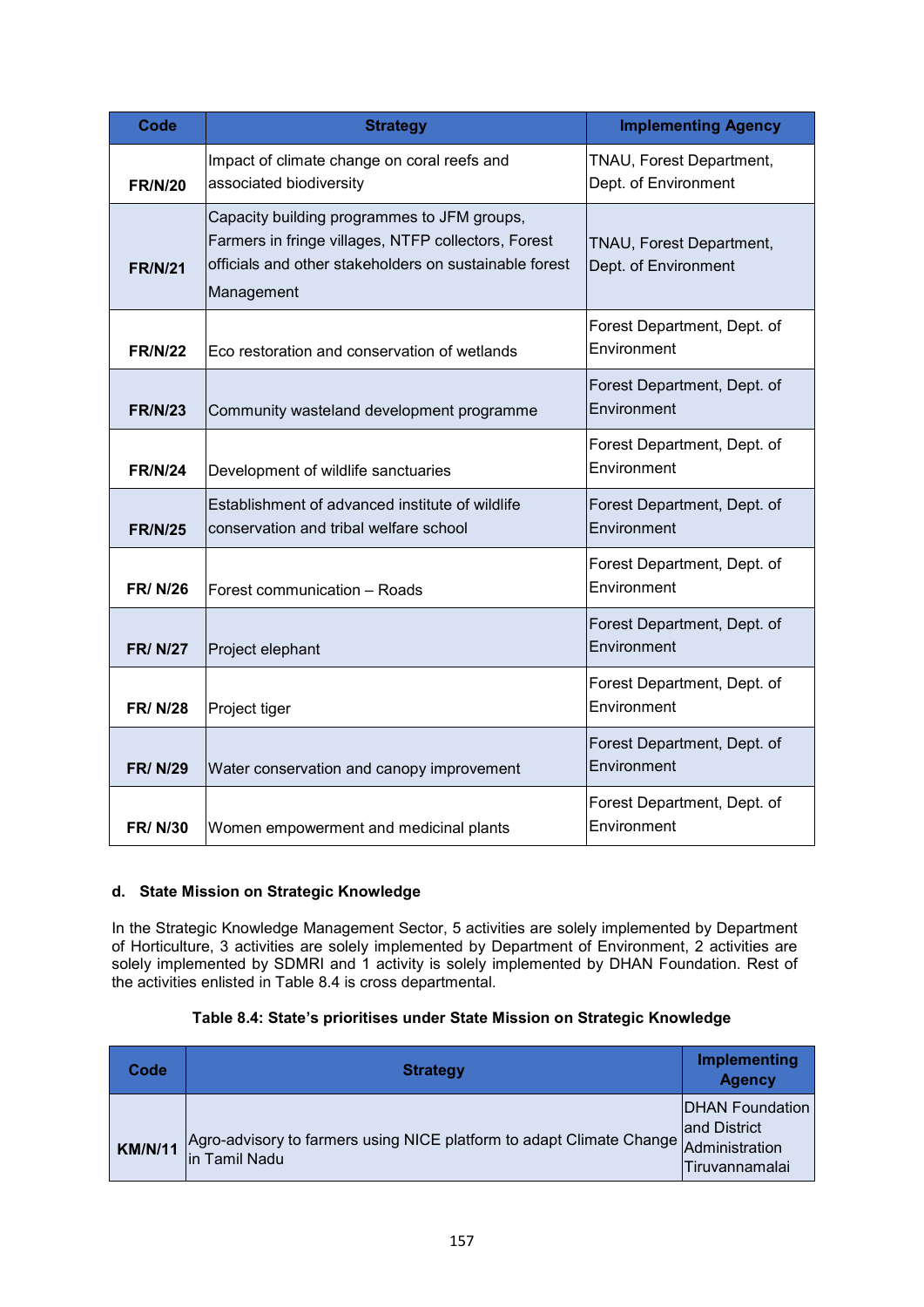## **e. State Mission on Coastal Area Management**

In the Coastal Area Management Sector 6 activities are solely implemented by Department of Environment, 6 activities are solely implemented by GoMBRT, 5 activities are solely implemented by CAM, 4 activities are solely implemented by MSSRF, 1 activity is solely implemented by RDPR, 1 activity is solely implemented by IOM, 1 activity is solely implemented by TWAD, 1 activity is solely implemented by TNSGDC, 1 activity is solely implemented by PWD and 1 activity is solely implemented by SDMA. Rest of the activities enlisted in Table 8.5 are cross departmental.

|  |  | Table 8.5: State's prioritises under State Mission on Coastal Area Management |
|--|--|-------------------------------------------------------------------------------|
|--|--|-------------------------------------------------------------------------------|

| Code            | <b>Strategy</b>                                                           | Implementing<br><b>Agency</b>                 |
|-----------------|---------------------------------------------------------------------------|-----------------------------------------------|
| <b>CAM/N/18</b> | Capacity building for integrated coastal zone management of Tamil<br>Nadu | TN ENVIS, IOM<br>with DoE & CAS<br><b>IMB</b> |
|                 | Preparation of local level Coastal Zone Management Plan in 1:5000         |                                               |
| <b>CAM/N/20</b> | scale                                                                     | DoE/IRS                                       |
| CAM/N/24        | Eco restoration of sacred groves                                          | MoEF&CC (DoE),<br><b>SICOM</b>                |

# **f. State Mission on Enhanced Energy Efficiency & Solar**

In the Energy Sector, 9 activities are solely implemented by CEIG, 8 activities are solely implemented by TANGEDCO, 2 activities are solely implemented by BEE, 1 activity is solely implemented by CMA, 1 activity is solely implemented by REC, 1 activity is solely implemented by MoP and 1 activity is solely implemented by EESL. Rest of the activities enlisted in Table 8.6 are crossdepartmental:

| Table 8.6: State's prioritises under State Mission onEnhanced Energy Efficiency & Solar |  |  |  |  |  |  |  |
|-----------------------------------------------------------------------------------------|--|--|--|--|--|--|--|
|-----------------------------------------------------------------------------------------|--|--|--|--|--|--|--|

| Code         | <b>Strategy</b>                                                                                                                                                                                                                                                  | <b>Implementing Agency</b>                         |
|--------------|------------------------------------------------------------------------------------------------------------------------------------------------------------------------------------------------------------------------------------------------------------------|----------------------------------------------------|
| <b>ES/9</b>  | Implementing energy Efficiency Improvements in the Small and<br>Medium Enterprises through policy initiatives like waste heat<br>recovery etc. by means of VAT, subsidy and grants for<br>procurement/ implementation of Energy Efficient<br>programme/products. | BEE, MoP, Dept. of<br>Industries and Commerce      |
| <b>ES/10</b> | Awareness Generation programs on Energy Conservation and<br>Efficiency                                                                                                                                                                                           | Dept. of Industries and<br>Commerce                |
| <b>ES/20</b> | Grid connected Renewable Energy Generation<br>– Hydro Electric Projects                                                                                                                                                                                          | <b>REC, TN Infrastructure</b><br>Development Board |
| <b>ES/21</b> | Reduction of AT&C losses (Set of activities to reduce ATC<br>losses of 18 percent-15 percent in<br>12th plan and 15 percent-12 percent in 13th plan)                                                                                                             | MoP, REC                                           |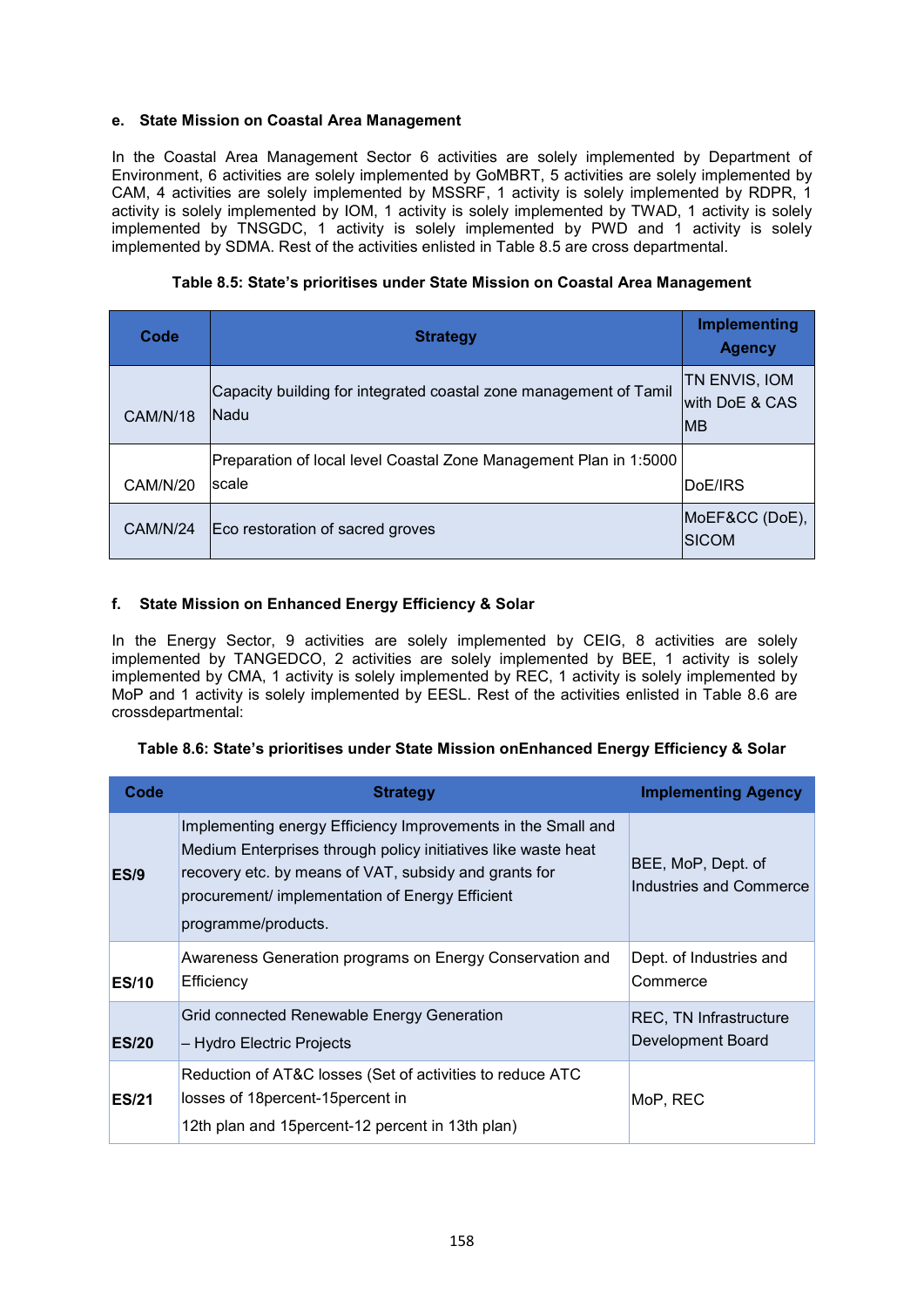### **g. State Mission on Sustainable Habitat**

In the Sustainable Habitat Sector, 5 activities are solely implemented by GCC, 2 activities are solely implemented by CMWSSB, 2 activities are solely implemented by RDPR, 2 activities are solely implemented by BEE, 1 activity is solely implemented by CEIG, 1 activity is solely implemented by TNHB and 1 activity is solely implemented by DTP. Rest of the activities enlisted in Table 8.7 is cross departmental.

| <b>Code</b>  | <b>Strategy</b>                                                                                                             | <b>Implementing</b><br><b>Department</b>           |
|--------------|-----------------------------------------------------------------------------------------------------------------------------|----------------------------------------------------|
| SH/7         | Development in flood prone areas, protecting and resettling<br>encroachments                                                | PWD, TNSCB,<br><b>GCC</b>                          |
| SH/8         | Implementation of compulsory plantation of trees in all sectors<br>(Housing, Institutional) to reduce<br>heat island effect | DTP, RDPR,<br>DTCP, CMA                            |
| SH/9         | Providing water supply scheme and 24 X 7 ready water supply in<br>extended areas                                            | TWADB,<br>CMWSSB, CMA                              |
| SH/10        | Revamping existing water supply schemes to avoid loss of water by<br>laying new pipelines in<br>place of damaged pipelines  | CMWSSB,<br>TWADB, DTP                              |
| <b>SH/19</b> | <b>Rainwater Harvesting Structures</b>                                                                                      | DTP, RDPR                                          |
| <b>SH/21</b> | Undertake regular water monitoring by establishing labs in all districts                                                    | Surface and<br><b>Ground Water</b><br><b>Board</b> |
| <b>SH/24</b> | Reuse of Grey Water                                                                                                         | CMWSSB, DTP,<br><b>RDPR</b>                        |
| <b>SH/25</b> | Recharge of Ground Water                                                                                                    | DTP, RDPR                                          |
| <b>SH/33</b> | Ensure 100% sanitized and open defecation                                                                                   | DTP, GCC, RDPR                                     |
| <b>SH/36</b> | Sustainable solid waste management (urban)                                                                                  | DTP, GCC                                           |
| <b>SH/64</b> | Improvement to all existing roads and maintenance at regular intervals                                                      | DTP, RDPR                                          |
| <b>SH/79</b> | Development of green parks                                                                                                  | DTP, GCC, DTCP                                     |

#### **Table 8.7: State's prioritises under State Mission on Sustainable Habitat**

# **8.3 STEERING MECHANISM FOR TNSAPCC**

TNSAPCC is proposed to steered through three committees which are as follows:

- State Steering Committee on Climate Change
- Technical Committee on Climate Change and
- Mission specific Working Groups on Climate Change